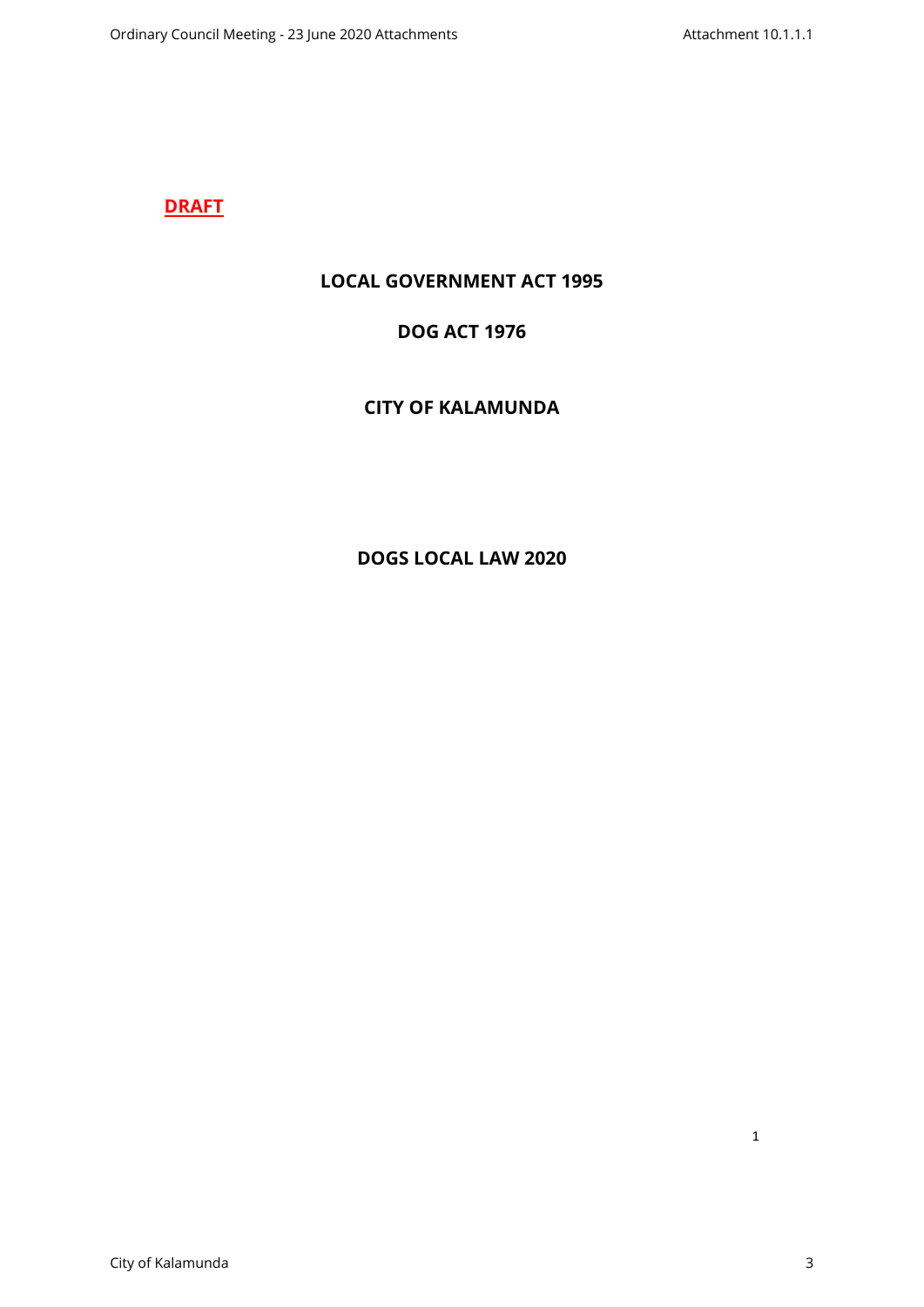# **TABLE OF CONTENT**

| <b>PART 1-PRELIMINARY</b>                    |                                                            |  |  |  |
|----------------------------------------------|------------------------------------------------------------|--|--|--|
| 1.1                                          | <b>Citation</b>                                            |  |  |  |
| 1.2                                          | Commencement                                               |  |  |  |
| 1.3                                          | <b>Application</b>                                         |  |  |  |
| 1.4                                          | <b>Repeal</b>                                              |  |  |  |
| 1.5                                          | <b>Definitions</b>                                         |  |  |  |
| <b>PART 2-IMPOUNDING OF DOGS</b>             |                                                            |  |  |  |
| 2.1                                          | <b>Fees and charges</b>                                    |  |  |  |
| 2.2                                          | Attendance of authorised person at dog management facility |  |  |  |
| 2.3                                          | <b>Release of impounded dog</b>                            |  |  |  |
| 2.4                                          | <b>Unauthorised release</b>                                |  |  |  |
| <b>PART 3-KEEPING OF DOGS</b>                |                                                            |  |  |  |
| 3.1                                          | Dogs to be confined                                        |  |  |  |
| 3.2                                          | Limitation on the number of dogs                           |  |  |  |
| 3.3                                          | Application to keep additional dog or dogs                 |  |  |  |
| 3.4                                          | <b>Determination of application</b>                        |  |  |  |
| 3.5                                          | Where application cannot be approved                       |  |  |  |
| 3.6                                          | <b>Conditions of approval</b>                              |  |  |  |
| 3.7                                          | Revocation of licence to keep additional dogs              |  |  |  |
| <b>PART 4-APPROVED KENNEL ESTABLISHMENTS</b> |                                                            |  |  |  |
| 4.1                                          | Application for licence for approved kennel establishment  |  |  |  |
| 4.2                                          | Notice of proposed use                                     |  |  |  |
| 4.3                                          | <b>Exemption from notice requirements</b>                  |  |  |  |
| 4.4                                          | When application can be determined                         |  |  |  |
| 4.5                                          | <b>Determination of application</b>                        |  |  |  |
| 4.6                                          | Where application cannot be approved                       |  |  |  |
| 4.7                                          | <b>Conditions of approval</b>                              |  |  |  |
| 4.8                                          | <b>Fees</b>                                                |  |  |  |
| 4.9                                          | <b>Form of licence</b>                                     |  |  |  |
| 4.10                                         | <b>Period of licence</b>                                   |  |  |  |
| 4.11                                         | Variation or cancellation of licence                       |  |  |  |
| 4.12                                         | <b>Transfer</b>                                            |  |  |  |
| 4.13                                         | <b>Notification</b>                                        |  |  |  |
| 4.14                                         | <b>Objections and appeals</b>                              |  |  |  |
| 4.15                                         | <b>Inspection of kennel</b>                                |  |  |  |
| <b>PART 5-DOGS IN PUBLIC PLACES</b>          |                                                            |  |  |  |
| 5.1                                          | Places where dogs are prohibited absolutely                |  |  |  |
| 5.2                                          | Places which are dog exercise areas                        |  |  |  |
| <b>PART 6- MISCELLANEOUS</b>                 |                                                            |  |  |  |

**[6.1 Fees and charges](#page-14-2)**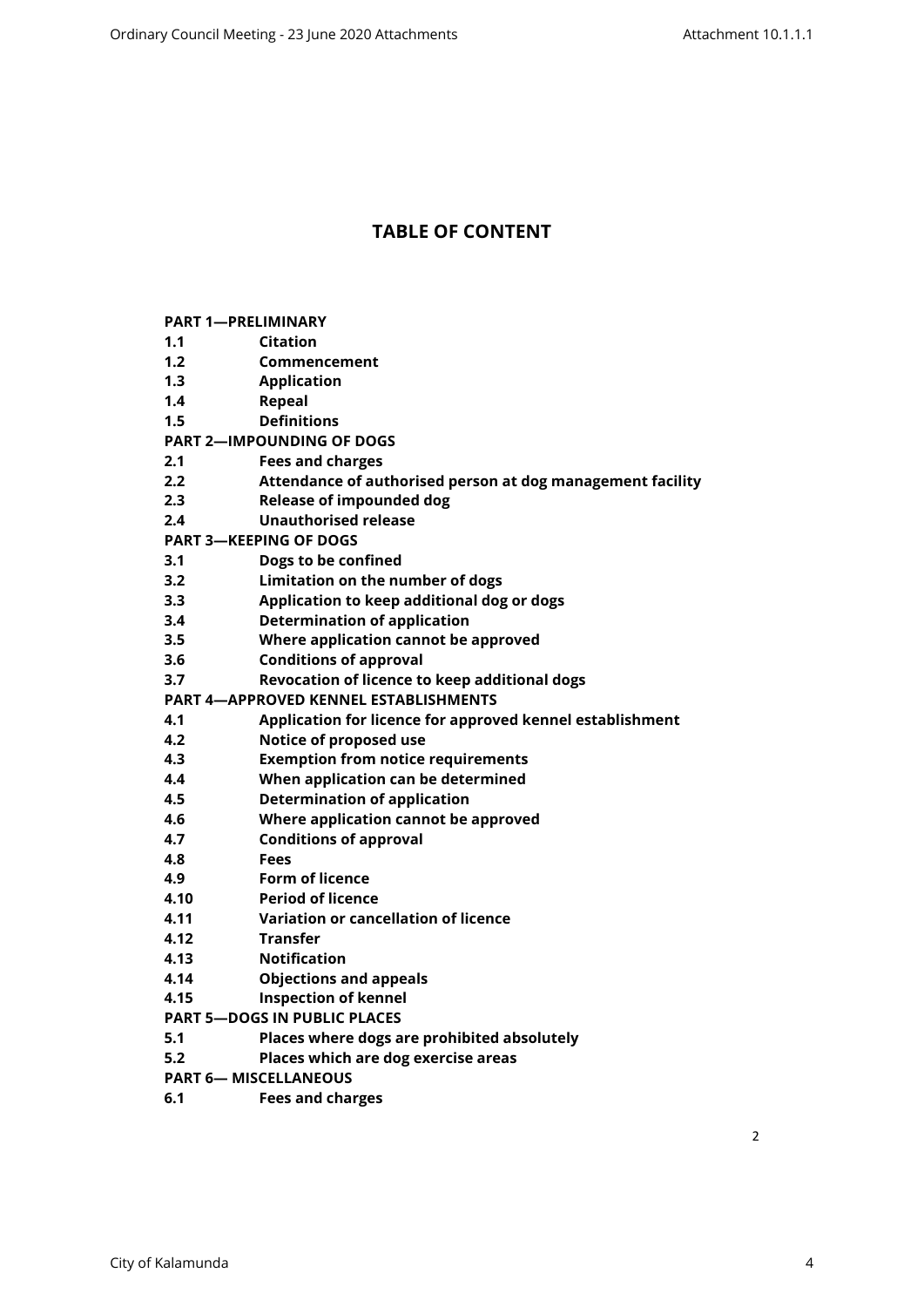- **[6.2 Offence to excrete](#page-14-3)**
- **[PART 7— ENFORCEMENT](#page-14-4)**
- **[7.1 Offences](#page-14-5)**
- **[7.2 General penalty](#page-14-6)**
- **[7.3 Modified penalties](#page-15-0)**
- **[7.4 Issue of infringement notice](#page-15-1)**
- **[7.5 Failure to pay modified penalty](#page-15-2)**
- **[7.6 Payment of modified penalty](#page-15-3)**
- **[7.7 Withdrawal of infringement notice](#page-15-4)**
- **[7.8 Service of notices](#page-16-0)**
- **SCHEDULE 1 [INFORMATION REQUIRED FOR APPLICATION FOR A LICENCE](#page-17-0)  [FOR AN APPROVED KENNEL ESTABLISHMENT](#page-17-0)**
- **SCHEDULE 2 [CONDITIONS OF A LICENCE FOR AN APPROVED KENNEL](#page-19-0)  [ESTABLISHMENT](#page-19-0)**
- **SCHEDULE 3 [PRESCRIBED OFFENCES](#page-22-0)**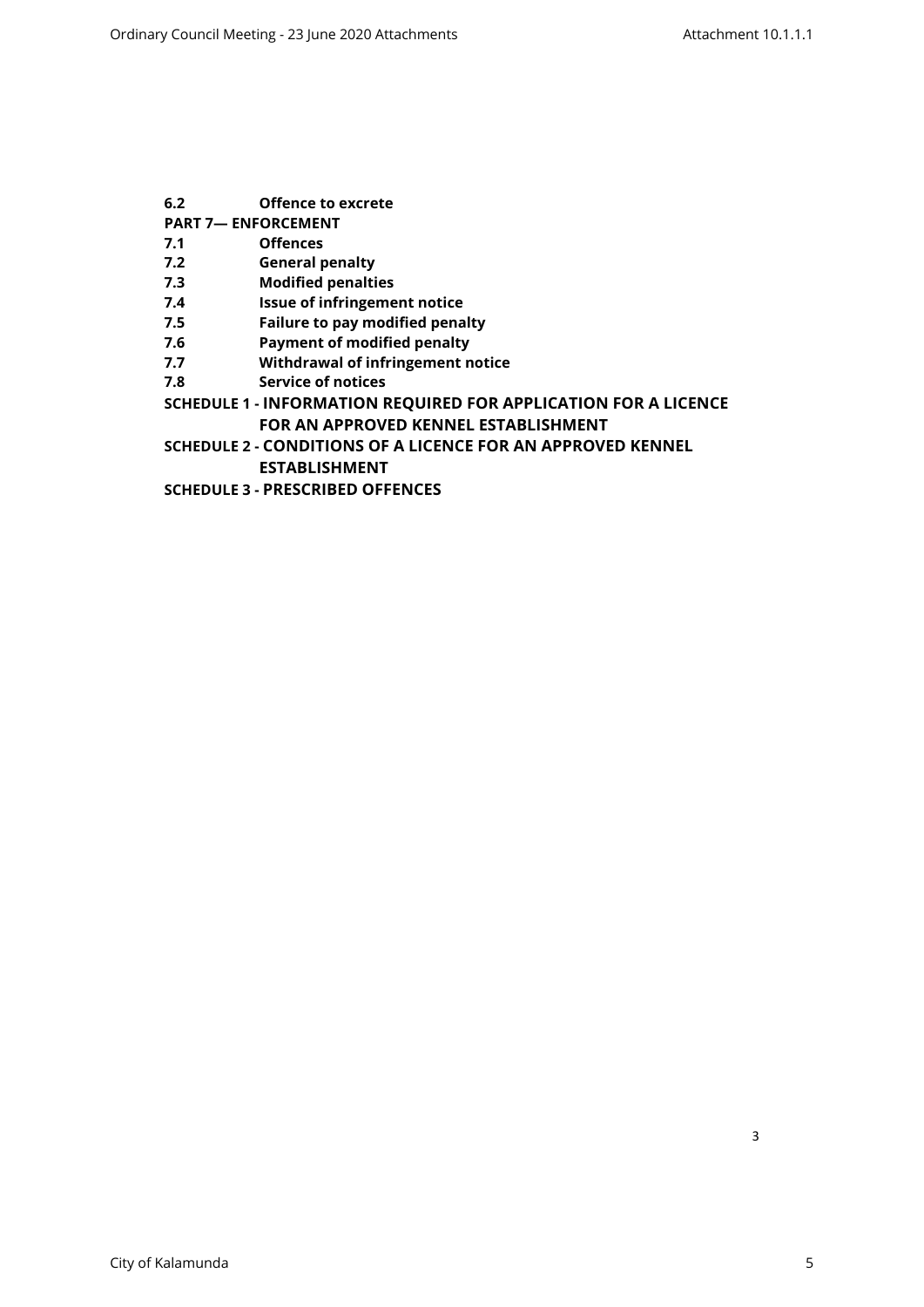# **LOCAL GOVERNMENT ACT 1995**

# **DOG ACT 1976**

# **CITY OF KALAMUNDA**

# **DOGS LOCAL LAW 2020**

Under the powers conferred by the *Dog Act 1976,* the *Local Government Act 1995*  and under all other powers enabling it, the Council of the City of Kalamunda resolved on **????** to make the following local law.

# <span id="page-3-0"></span>**PART 1—PRELIMINARY**

#### <span id="page-3-1"></span>**1.1Citation**

This local law may be cited as the *City of Kalamunda Dogs Local Law 2020*

#### <span id="page-3-2"></span>**1.2Commencement**

This local law comes into operation 14 days after the date of its publication in the *Government Gazette.*

# <span id="page-3-3"></span>**1.3Application**

This local law applies throughout the district

# <span id="page-3-4"></span>**1.4Repeal**

This local law repeals the *Shire of Kalamunda Dogs Local Law 2010* published in the *Government Gazette* on 19 April 2010

# **1.5Definitions**

<span id="page-3-5"></span>In this local law unless the context otherwise requires—

*Act* means the *Dog Act 1976*; *adjoining* includes land or premises which have a portion of a common boundary with a lot or is separated from that lot by a public reserve, road, right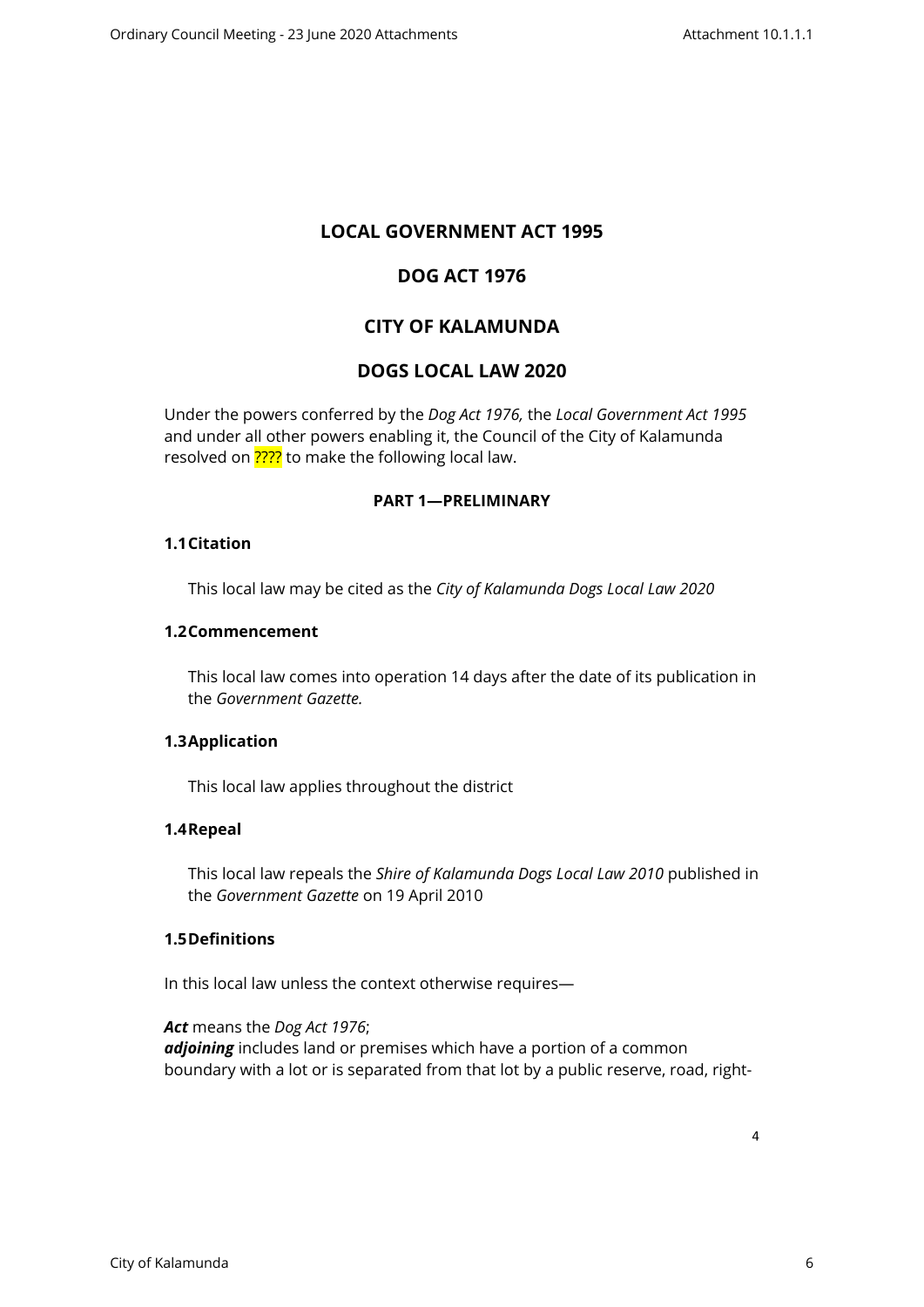of-way, pedestrian access way, access leg of a battle-axe lot or the equivalent not more than 6 metres in width;

*authorised person* means a person appointed by the local government to perform all or any of the functions conferred on an authorised person under this local law;

*CEO* means the chief executive officer of the local government;

*dangerous dog* has the meaning given to it by section 3(1) of the Act; *district* means the district of the City of Kalamunda;

*dog management facility* has the meaning given to it in section 3(1) of the Act; *infringement notice* means the notice referred to in clause 7.4;

*kennel establishment* means any premises where more than the number of dogs under clause 3.2(2) over the age of three months are kept, boarded, trained or bred temporarily, usually for profit and where the occupier of the

premises is not the ordinary keeper of the dogs;

*licence* means a licence to keep an approved kennel establishment on premises granted under clause 4.7;

*licensee* means the holder of a licence granted under clause 4.7;

*local government* means the City of Kalamunda;

*local planning scheme* means a planning scheme of the local government made under the *Planning and Development Act 2005;*

*notice of withdrawal* means the notice referred to in clause 7.7(1); *owner*, in relation to a dog, has the same meaning as in section 3(1) and (2) of the Act;

*person liable for the control of the dog* has the same meaning as in section 3(1) of the Act;

*premises* in addition to the meaning given to it in section 3 of the Act, means the premises described in the application for a licence made under clause 4.1;

**public place** has the meaning given to it by section 3(1) of the Act;

*Regulations* means the *Dog Regulations 2013*;

*Schedule* means a schedule to this local law;

**set fee** means a fee or charge made by the local government in accordance with clause 2.1 or clause 4.8;

*thoroughfare* has the meaning given to it in section 1.4 of the *Local Government Act 1995*; and

*transferee* means a person who applies for the transfer of a licence to her or him under clause 4.12.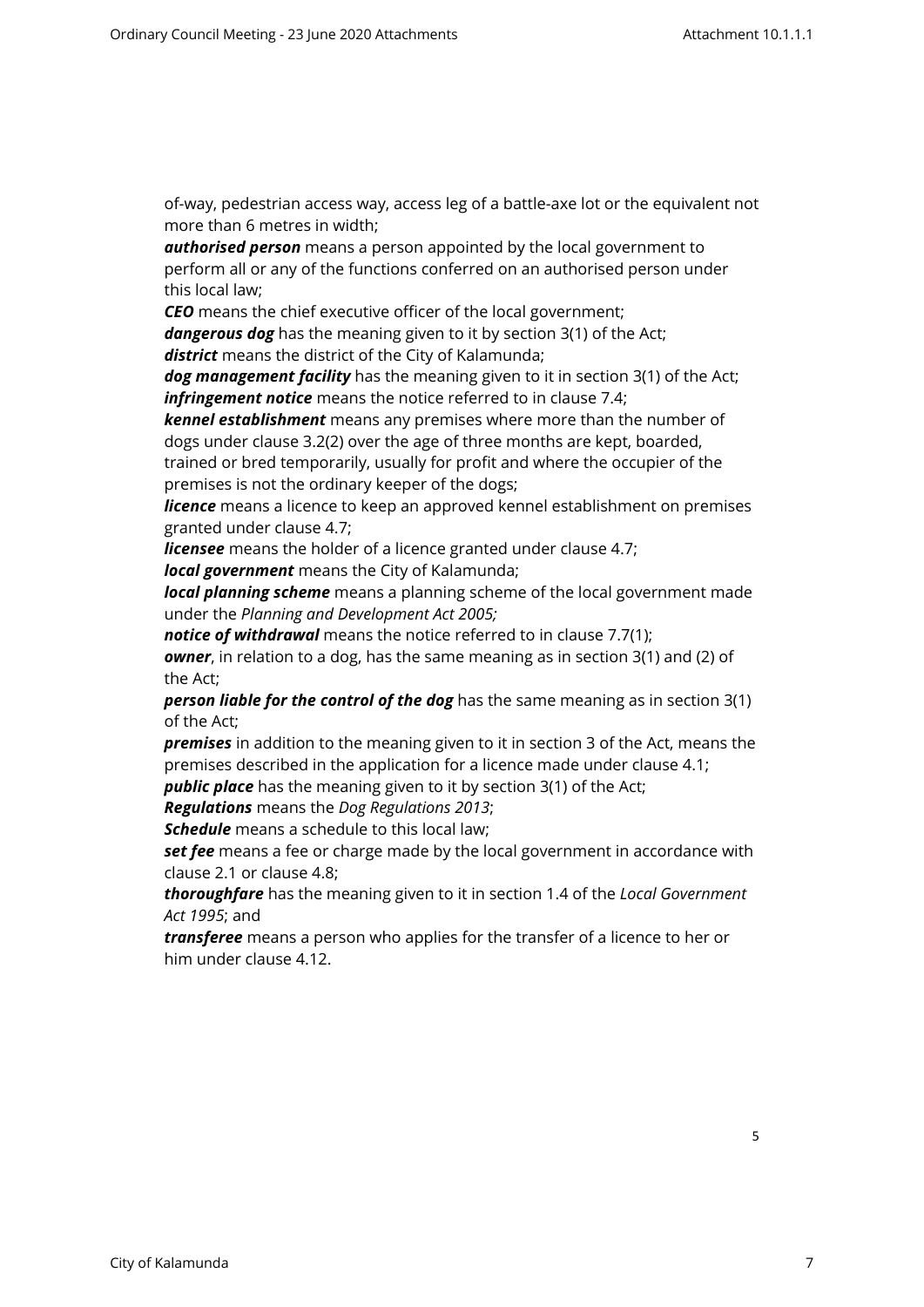# <span id="page-5-0"></span>**PART 2—IMPOUNDING OF DOGS**

#### <span id="page-5-1"></span>**2.1Fees and charges**

The following are to be imposed and determined by the local government under sections 6.16 to 6.19 of the *Local Government Act 1995*—

- (a) the charges to be levied under section 29(4) of the Act relating to the seizure and impounding of a dog;
- (b) the additional set fee payable under section 29(4) of the Act where a dog is released at a time or on a day other than those determined under clause 2.2; and
- (c) application for additional costs of the destruction and the disposal of a dog referred to in section 29(15) of the Act.

# <span id="page-5-2"></span>**2.2Attendance of authorised person at dog management facility**

An authorised person is to be in attendance at the dog management facility for the release of dogs at the times and on the days of the week as determined by the CEO.

# <span id="page-5-3"></span>**2.3Release of impounded dog**

- (1) A claim for the release of a dog seized and impounded is to be made to an authorised person.
- (2) An authorised person is not to release a dog seized and impounded to any person unless that person has produced, to the satisfaction of an authorised person, evidence—
	- (a) of her or his ownership of the dog or of her or his authority to take delivery of it; or
	- (b) that he or she is the person identified as the owner on a microchip implanted in the dog.

# <span id="page-5-4"></span>**2.4Unauthorised release**

Unauthorised release of dogs is dealt with by section 43 of the Act.

6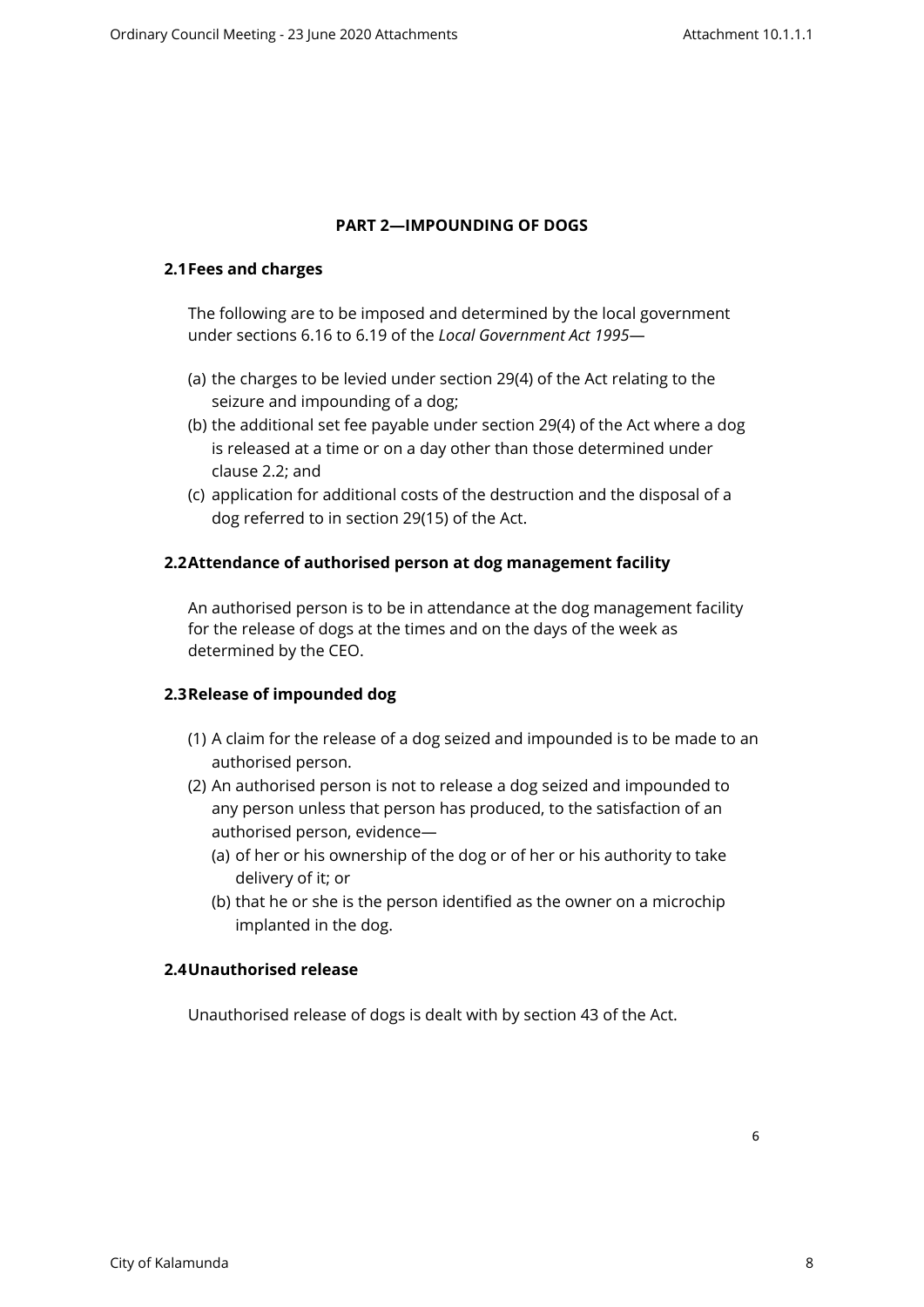# <span id="page-6-0"></span>**PART 3—KEEPING OF DOGS**

# <span id="page-6-1"></span>**3.1Dogs to be confined**

- (1) An occupier of premises on which a dog is kept must—
	- (a) cause a portion of the premises on which the dog is kept to be fenced in a manner capable of confining the dog;
	- (b) ensure the fence used to confine the dog and every gate or door in the fence is of a type, height and construction which having regard to the breed, age, size and physical condition of the dog is capable of preventing the dog at all times from passing over, under or through it;
	- (c) ensure that every gate or door in the fence is kept closed at all times when the dog is on the premises (unless the gate is temporarily opened in a manner that ensures that the dog remains confined) and is fitted with a proper latch or other means of fastening it;
	- (d) maintain the fence and all gates and doors in the fence in good order and condition; and
	- (e) where no part of the premises consists of open space, yard or garden or there is no open space or garden or yard of which the occupier has exclusive use or occupation, ensure that other means exist on the premises (other than the tethering of the dog) for effectively confining the dog within the premises.
- (2) Where an occupier fails to comply with subclause (1), he or she commits an offence.
- (3) Notwithstanding subclause (1) and (2), the confinement of dangerous dogs is dealt with in the Act and the Regulations.

# <span id="page-6-2"></span>**3.2Limitation on the number of dogs**

- (1) This clause does not apply to premises which have been—
	- (a) licensed under Part 4 of this local law as an approved kennel establishment; or
	- (b) granted an exemption under section 26(3) of the Act.
- (2) The limit on the number of dogs which may be kept on any premises is, for the purpose of section 26(4) of the Act—
	- (a) two dogs over the age of three months and the young of those dogs under that age if the premises are zoned other than as rural, rural residential or urban under a local planning scheme; or

7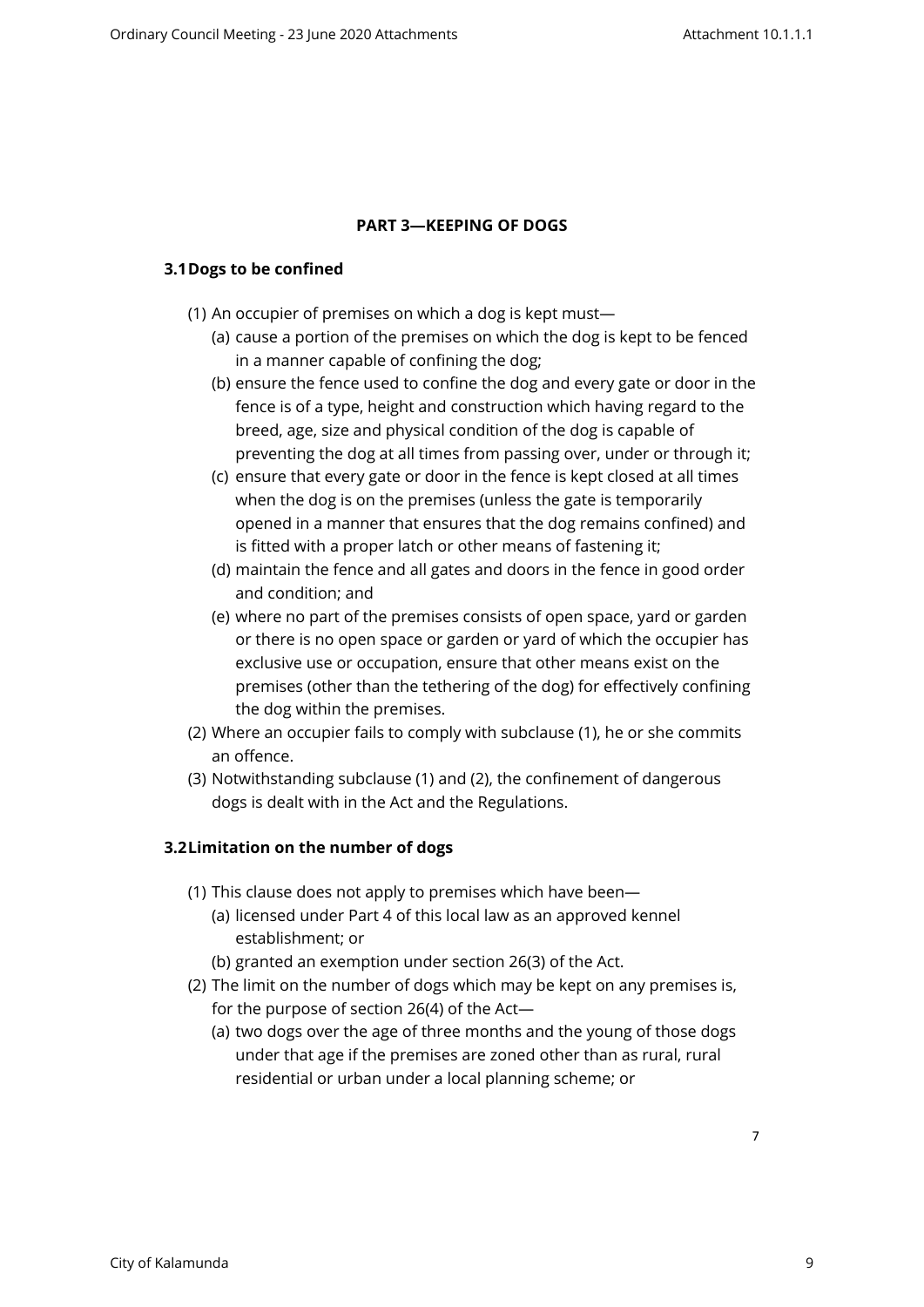(b) four dogs over the age of three months and the young of those dogs under that age if the premises are zoned as rural, rural residential or urban under a local planning scheme.

# <span id="page-7-0"></span>**3.3Application to keep additional dog or dogs**

- (1) Subject to clause 3.5, the local government may consider an application to keep an additional dog or dogs where—
	- (a) the property is deemed suitable by an authorised person—
		- (i) having sufficient space capable of confining all dogs;
		- (ii) noise, odours, fleas, flies and other vectors of disease will be effectively controlled; and
		- (iii) the care and welfare of the dogs is considered adequate.
	- (b) the details of every dog proposed to be kept on the premises are provided including name, age, colour/description, breed, registration number and microchip details; and
	- (c) sufficient reason has been provided, including—
		- (i) to replace an elderly or sick dog not expected to live;
		- (ii) a family emergency resulting in the dog being inherited;
		- (iii) merging of two households;
		- (iv) where the applicants have had approval to keep an additional dog or dogs in another local authority; or
		- (v) on premises zoned as rural or rural residential under a local planning scheme, the dog or dogs are required for stock management or to be on the premises temporarily for the purposes of training for stock management.
- (2) An application to keep two additional dogs on premises that are zoned other than as rural or rural residential under a local planning scheme shall—
	- (a) provide sufficient detail regarding the reason for keeping more than two dogs;
	- (b) provide written consent from owners and occupiers of any premises adjoining the premises; and
	- (c) in the case of a tenanted property, provide written consent from either the landowner or their appointed property manager.
- (3) An application to keep more than four dogs on premises zoned as rural or rural residential under a local planning scheme shall—
	- (a) provide sufficient detail regarding the reason for keeping more than four dogs; and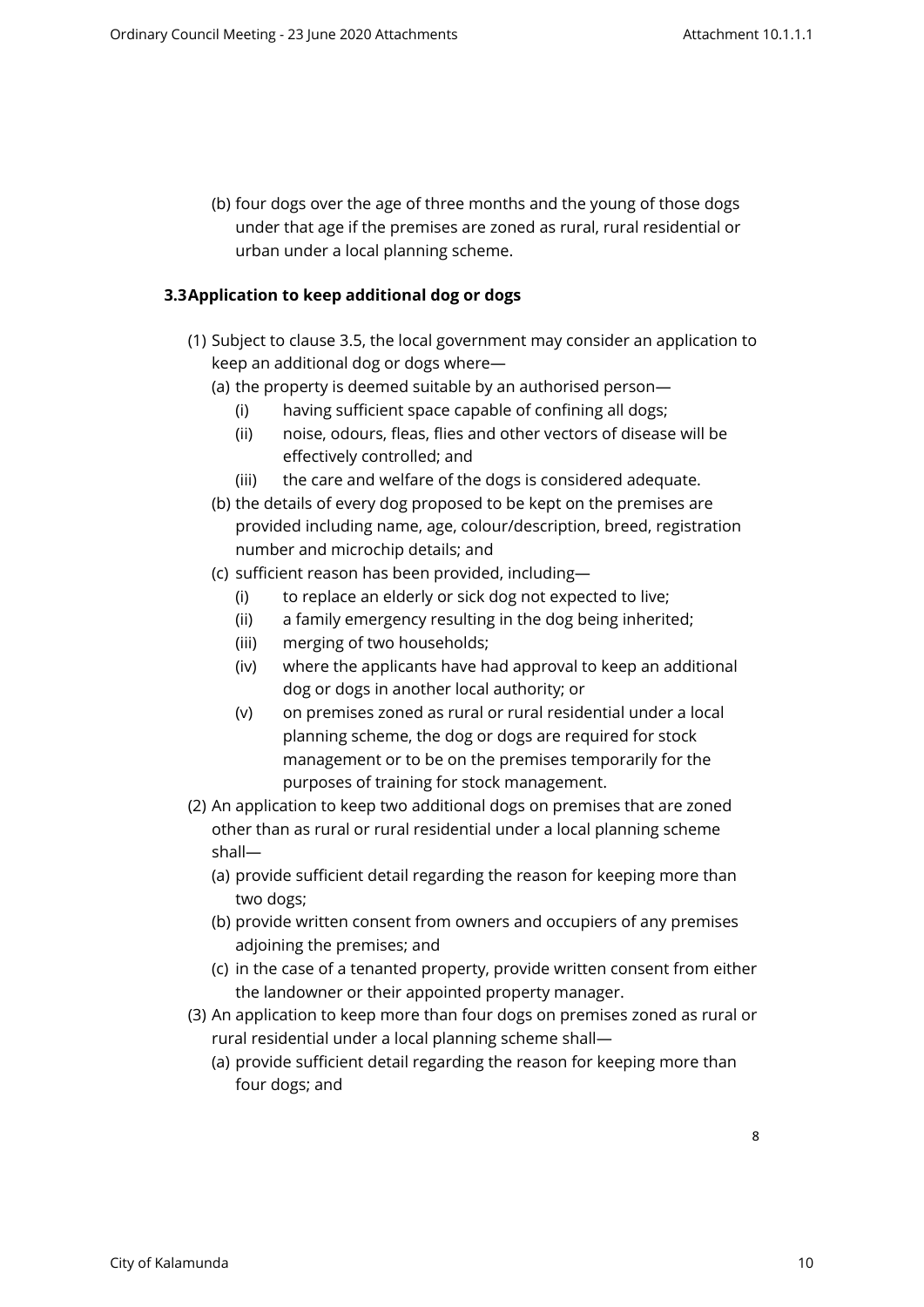(b) in the case of a tenanted property, provide written consent from either the landowner or their appointed property manager.

# <span id="page-8-0"></span>**3.4Determination of application**

In determining an application for a licence, the local government is to have regard to—

- (a) the matters referred to in clause 3.5;
- (b) the effect which approval of the proposed may have on the environment or amenity of the neighbourhood; and
- (c) whether approval of the application will create a nuisance for the owners and occupiers of adjoining premises.

# <span id="page-8-1"></span>**3.5Where application cannot be approved**

The local government will not approve an application to keep an additional dog or dogs where—

- (a) more than four dogs are proposed to be kept on premises zoned other than as rural or rural residential under a local planning scheme;
- (b) more than six dogs are proposed to be kept on premises zoned as rural or rural residential under a local planning scheme; or
- (c) where any dog already kept on the premises is a dangerous dog.

# <span id="page-8-2"></span>**3.6Conditions of approval**

- (1) The local government may approve an application to keep an additional dog or dogs subject to any conditions as considered appropriate.
- (2) Approval of an application is not transferable to successive owners or occupiers of the premises.
- (3) A person who fails to comply with a condition imposed under sub-clause (1) commits an offence.

# <span id="page-8-3"></span>**3.7Revocation of licence to keep additional dogs**

Where a person does not comply with the conditions of approval to keep an additional dog or dogs under clause 3.6 the local government may revoke the approval to keep an additional dog or dogs.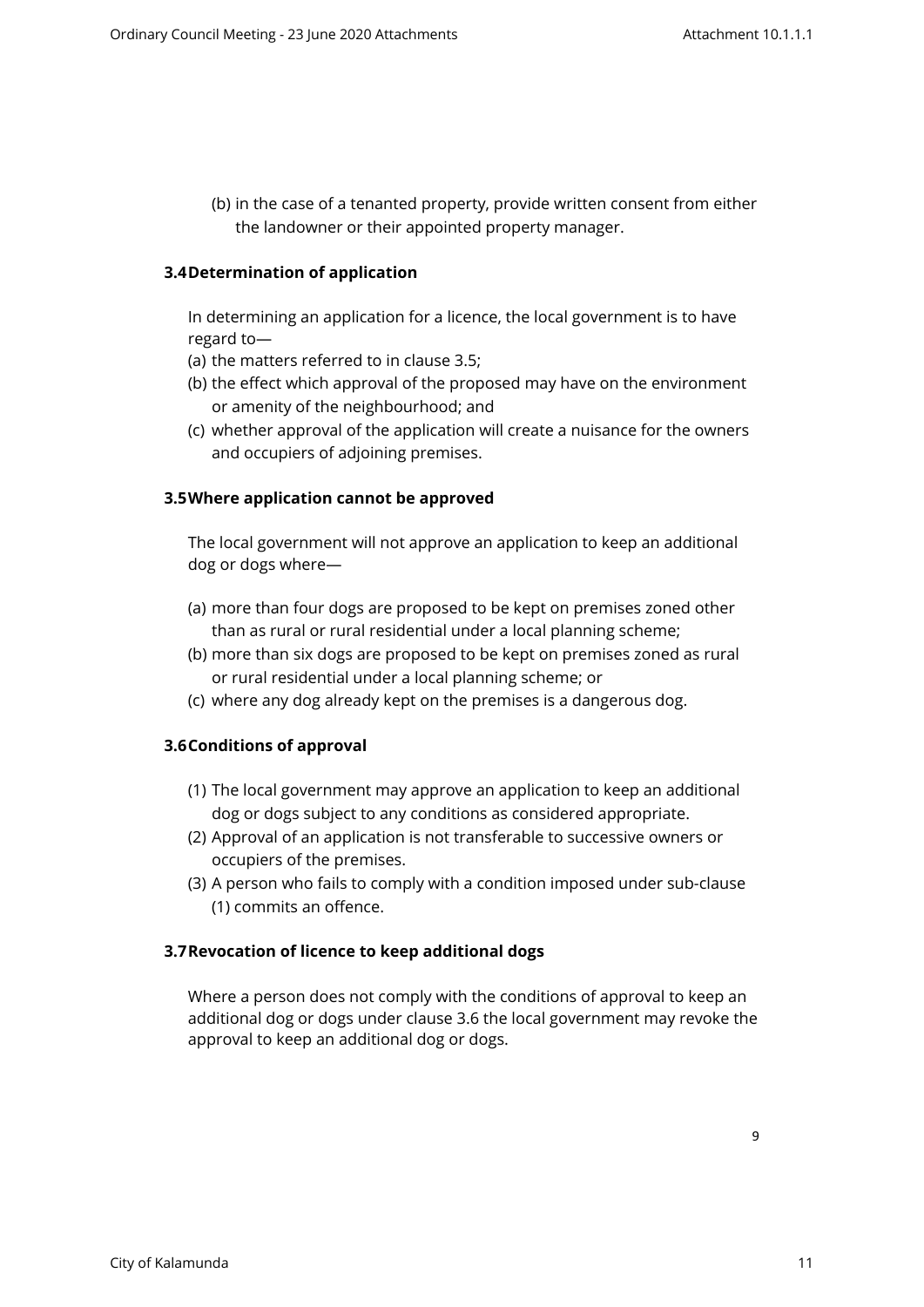# <span id="page-9-0"></span>**PART 4—APPROVED KENNEL ESTABLISHMENTS**

# <span id="page-9-1"></span>**4.1Application for licence for approved kennel establishment**

An application for a licence must contain the information listed in Schedule 1, and must be lodged with the local government together with—

- (a) a written acknowledgement that the applicant has read and agrees to comply with any code of practice relating to the keeping of dogs nominated by the local government;
- (b) any other information reasonably required by the local government; and
- (c) the set fee for the application for a licence referred to in clause 4.8(1).

# <span id="page-9-2"></span>**4.2Notice of proposed use**

- (1) An applicant for a licence must give notice of the proposed use of the premises as an approved kennel establishment after the application for a licence has been lodged—
	- (a) once in a newspaper circulating in the district; and
	- (b) to the owners and occupiers of any premises adjoining the premises.
- (2) The notices in subclause (1) must specify that—
	- (a) any written submissions as to the proposed use are to be lodged with the local government within 14 days of the date the notice is given; and
	- (b) the application, plans and specifications may be inspected at the offices of the local government.
- (3) The local government may refuse to determine the application for a licence until the notice or notices, as the case may be, is given in accordance with its directions where—
	- (a) a notice given under subclause (1) does not clearly identify the premises; or
	- (b) a notice given under subclause (1)(a) is of a size or in a location in the newspaper which, in the opinion of the local government, would fail to serve the purpose of notifying persons of the proposed use of the premises.

# **4.3Exemption from notice requirements**

<span id="page-9-3"></span>The requirements of clauses 4.2 and 4.4(a) and Schedule 1 clause 5(c) do not apply in respect of the application for a licence where under a local planning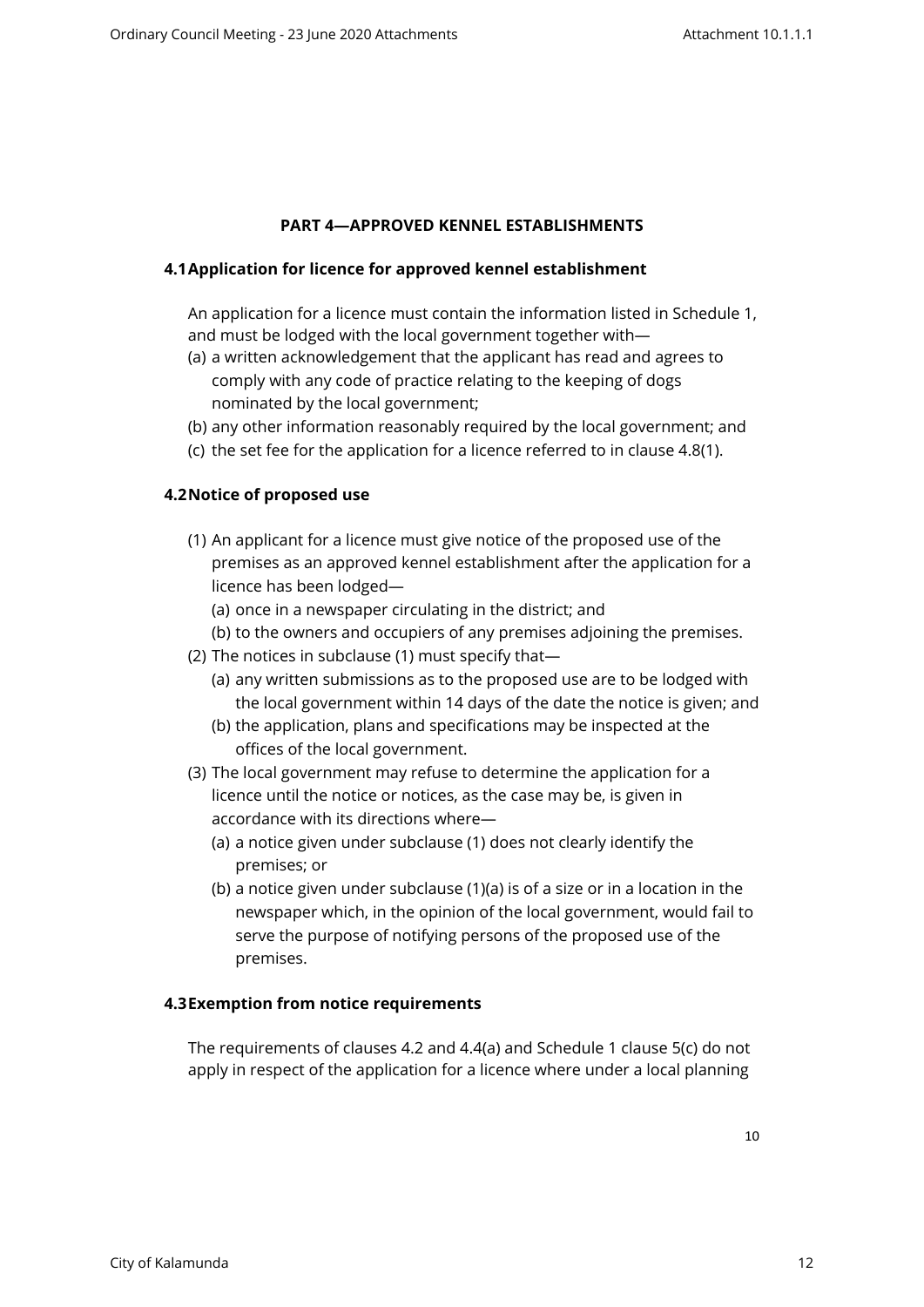scheme an application for a licence is made in respect of premises on which an approved kennel establishment is either a—

- (a) permitted use; or
- <span id="page-10-0"></span>(b) use which the local government may approve subject to compliance with specified notice requirements.

# **4.4When application can be determined**

An application for a licence is not to be determined by the local government until—

- (a) the applicant has complied with clause 4.2;
- (b) the applicant submits proof that the notices referred to in clause 4.2(1) have been given in accordance with that clause; and
- (c) the local government has considered any written submissions received within the time specified in clause 4.2(2)(a) on the proposed use of the premises.

# <span id="page-10-1"></span>**4.5Determination of application**

In determining an application for a licence, the local government is to have regard to—

- (a) the matters referred to in clause 4.6;
- (b) any written submissions received within the time specified in clause 4.2(2)(a) on the proposed use of the premises;
- (c) any economic or social benefits which may be derived by any person in the district if the application for a licence is approved;
- (d) the effect which the kennel establishment may have on the environment or amenity of the neighbourhood;
- (e) whether the approved kennel establishment will create a nuisance for the owners and occupiers of adjoining premises; and
- (f) whether or not the imposition of and compliance with appropriate conditions of a licence will mitigate any adverse effects of the approved kennel establishment identified in the preceding paragraphs.

# <span id="page-10-2"></span>**4.6Where application cannot be approved**

The local government cannot approve an application for a licence where—

(a) an approved kennel establishment cannot be permitted by the local government on the premises under a local planning scheme; or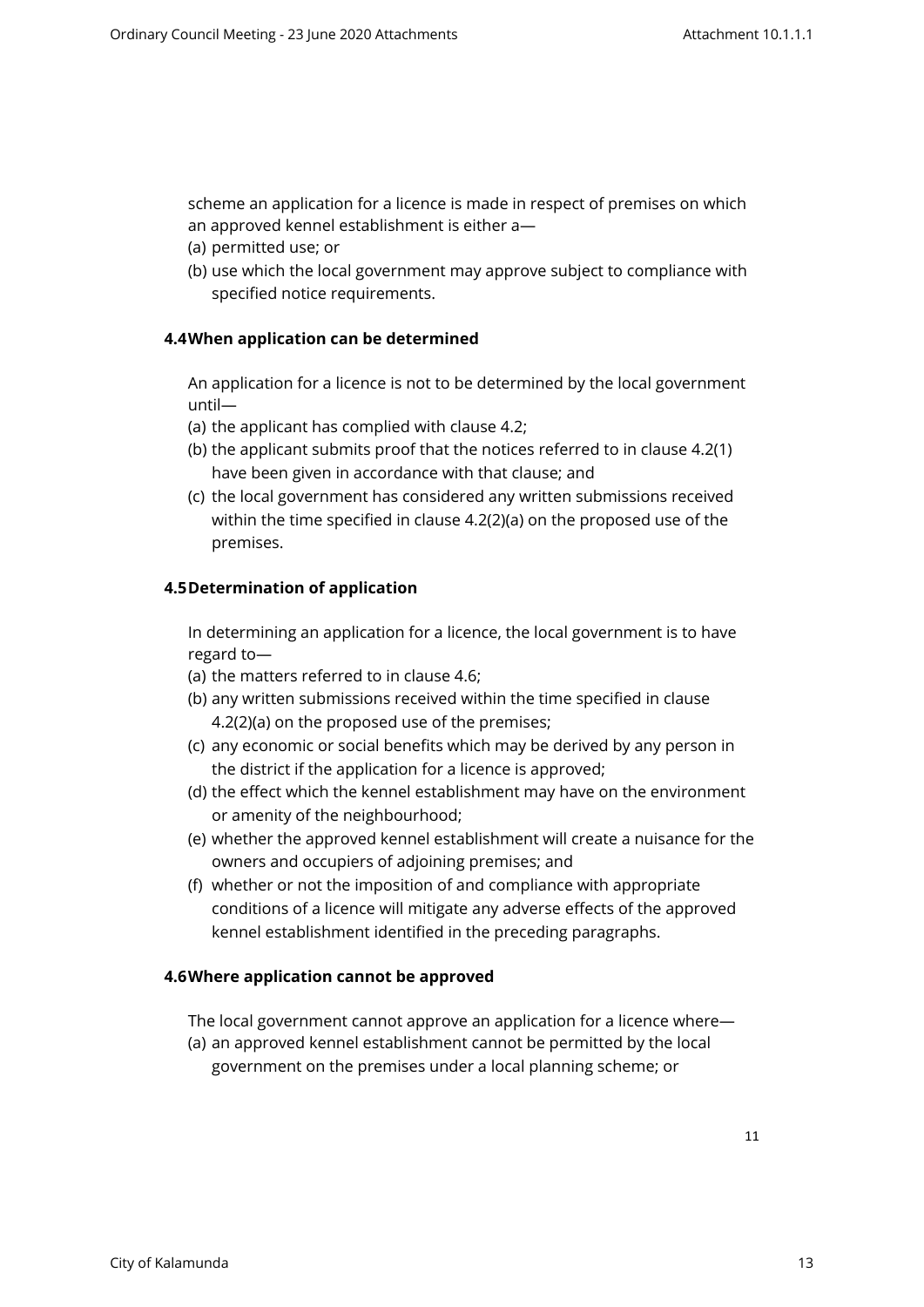(b) an applicant for a licence or another person who will have the charge of the dogs will not reside on the premises, or, in the opinion of the local government, sufficiently close to the premises so as to control the dogs and so as to ensure their health and welfare.

# <span id="page-11-0"></span>**4.7Conditions of approval**

- (1) The local government may approve an application for a licence subject to the conditions contained in Schedule 2 and to such other conditions as the local government considers appropriate.
- (2) In respect of a particular application for a licence, the local government may vary any of the conditions contained in Schedule 2.
- (3) A person who fails to comply with a condition imposed under sub-clause (1) commits an offence.

# <span id="page-11-1"></span>**4.8Fees**

- (1) On lodging an application for a licence, the applicant is to pay a set fee to the local government.
- (2) On the issue or renewal of a licence, the licensee is to pay a set fee to the local government.
- (3) On lodging an application for the transfer of a valid licence, the transferee is to pay a set fee to the local government.
- (4) The set fees referred to in subclauses (1) to (3) are to be imposed and determined by the local government under sections 6.16 to 6.19 of the *Local Government Act 1995*.

# <span id="page-11-2"></span>**4.9Form of licence**

The licence is to be in the form determined by the local government from time to time and is to be issued to the licensee.

# <span id="page-11-3"></span>**4.10 Period of licence**

- (1) The period of effect of a licence is set out in section 27(5) of the Act.
- (2) A licence is to be renewed if the set fee referred to in clause 4.8(2) is paid to the local government prior to the expiry of the licence.
- (3) On the renewal of a licence the conditions of the licence at the time of its renewal continue to have effect.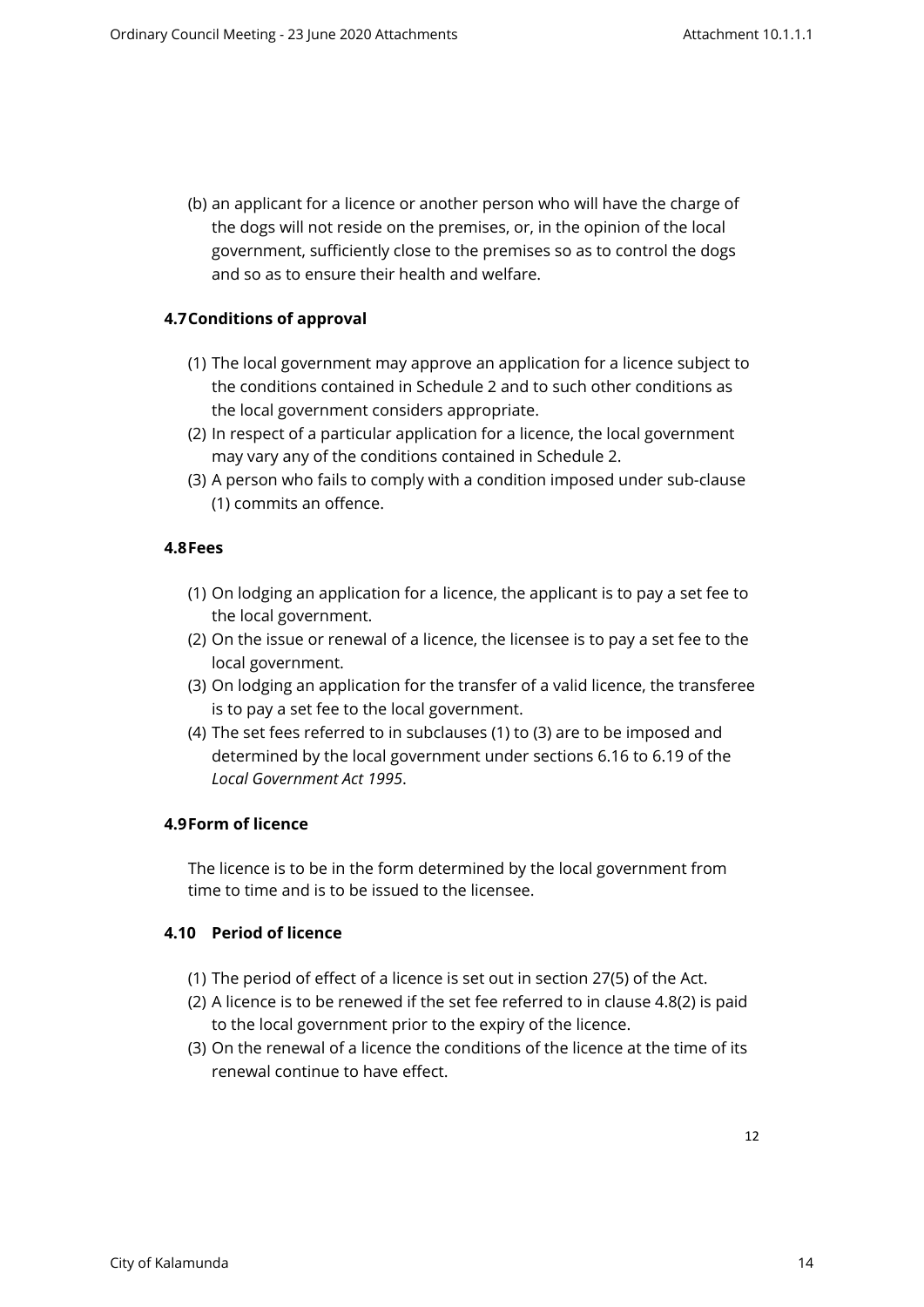# <span id="page-12-0"></span>**4.11 Variation or cancellation of licence**

- (1) The local government may vary the conditions of a licence.
- (2) The local government may cancel a licence—
	- (a) on the request of the licensee;
	- (b) following a breach of the Act, the Regulations or this local law; or
	- (c) if the licensee is not a fit and proper person.
- (3) The date a licence is cancelled is to be, in the case of—
	- (a) subclause (2)(a), the date requested by the licensee; or
	- (b) subclause (2)(b) or (c), the date determined under section 27(6) of the Act.
- (4) If a licence is cancelled the set fee paid for that licence is not refundable for the term of the licence that has not yet expired.

# <span id="page-12-1"></span>**4.12 Transfer**

- (1) An written application for the transfer of a valid licence from the licensee to another person must be—
	- (a) made by the transferee;
	- (b) made with the written consent of the licensee; and
	- (c) lodged with the local government together with—
		- (i) written evidence that a person will reside at or within reasonably close proximity to the premises the subject of the licence;
		- (ii) the set fee for the application for the transfer of a licence referred to in clause 4.8(3); and
		- (iii) any other relevant information required. any other relevant information required.
- (2) The local government is not to determine an application for the transfer of a valid licence until the transferee has complied with subclause (1).
- (3) The local government may approve, whether or not subject to such conditions as it considers appropriate, or refuse to approve an application for the transfer of a valid licence.
- (4) Where the local government approves an application for the transfer of a valid licence, then on the date of approval, unless otherwise specified in the notice issued under clause 4.13(b), the transferee becomes the licensee of the licence for the purposes of this local law.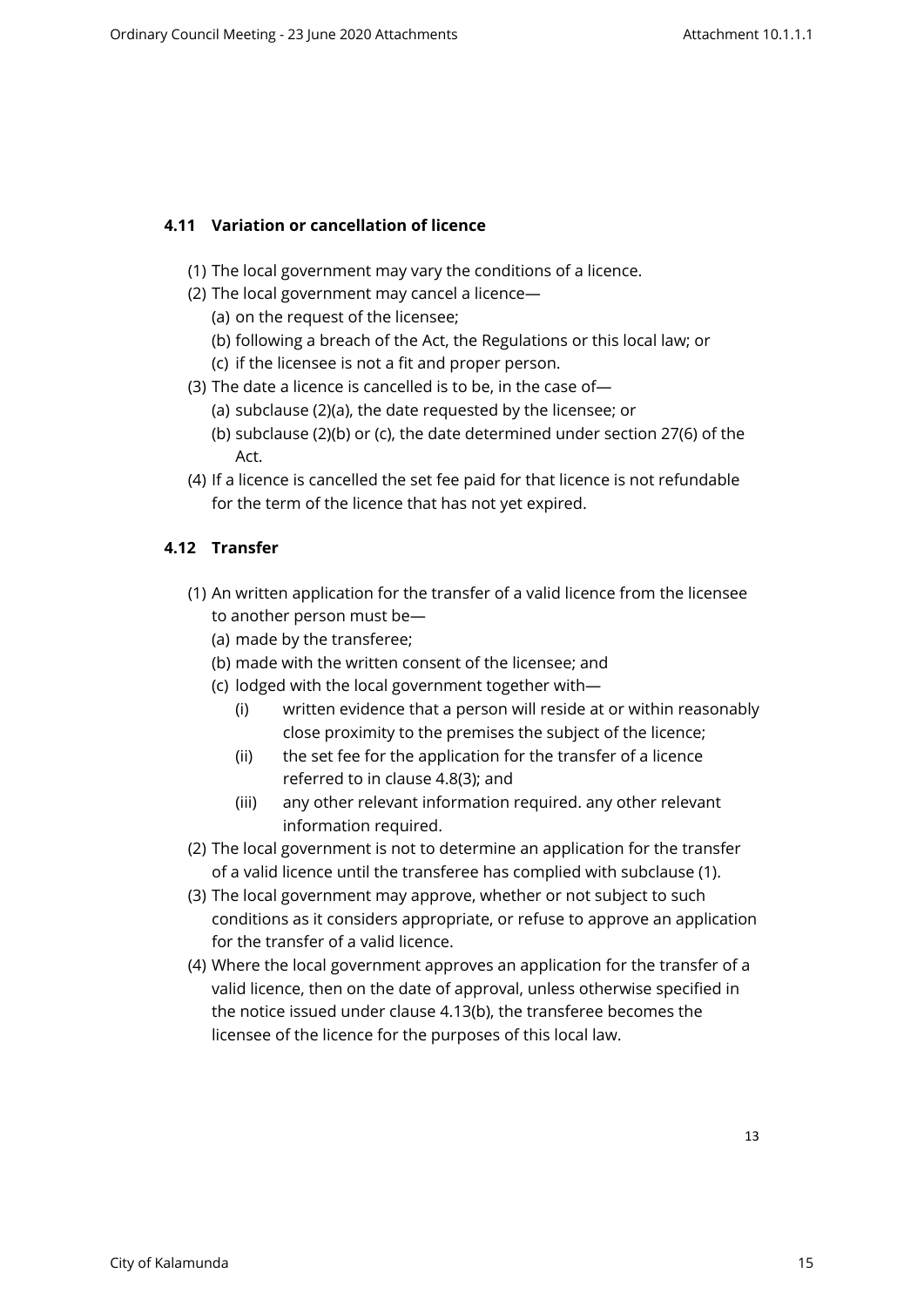# <span id="page-13-0"></span>**4.13 Notification**

The local government is to give written notice to—

- (i) an applicant for a licence of the local government's decision on her or his application;
- (ii) a transferee of the local government's decision on her or his application for the transfer of a valid licence;
- (iii) a licensee of any variation made under clause 4.11(1);
- (iv) a licensee when her or his licence is due for renewal and the manner in which it may be renewed;
- (v) a licensee when her or his licence is renewed;
- (vi) a licensee of the cancellation of a licence under clause 4.11(2)(a); and
- (vii) a licensee of the cancellation of a licence under clause 4.11(2)(b) or (c), which notice is to be given in accordance with section 27(6) of the Act.

# <span id="page-13-1"></span>**4.14 Objections and appeals**

- (1) The provisions of Division 1 of Part 9 of the *Local Government Act 1995* and regulation 33 of the *Local Government (Functions and General) Regulations 1996* apply to a decision where the local government makes a decision as to whether it will—
	- (a) grant an application for a licence;
	- (b) vary or cancel a licence;
	- (c) impose or amend a condition to which a licence is subject; or
	- (d) transfer of a licence.
- (2) Under these provisions, an affected person may have the right to object to, or to appeal against, a decision of the local government.

# <span id="page-13-2"></span>**4.15 Inspection of kennel**

With the consent of the occupier, an authorised person may inspect an approved kennel establishment at any time.

# <span id="page-13-3"></span>**PART 5—DOGS IN PUBLIC PLACES**

# **5.1Places where dogs are prohibited absolutely**

<span id="page-13-4"></span>Designation of places where dogs are prohibited absolutely is dealt with in the Act.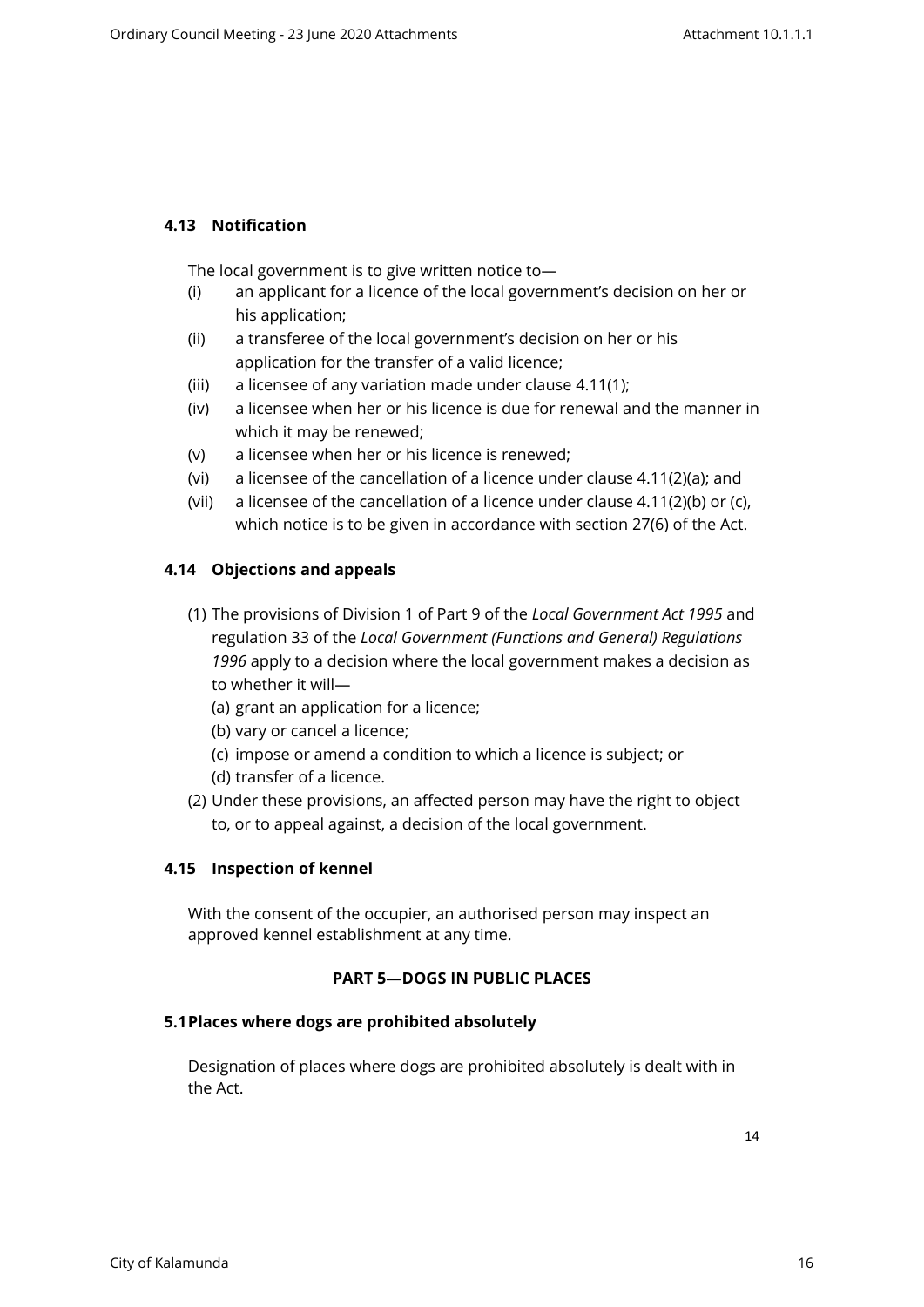#### <span id="page-14-0"></span>**5.2Places which are dog exercise areas**

Designation of places which are dog exercise areas is dealt with in the Act.

#### <span id="page-14-1"></span>**PART 6— MISCELLANEOUS**

#### <span id="page-14-2"></span>**6.1Fees and charges**

Set fees and charges are to be imposed and determined by the local government under sections 6.16 to 6.19 of the *Local Government Act 1995*.

# <span id="page-14-3"></span>**6.2Offence to excrete**

- (1) A dog must not excrete on—
	- (a) any thoroughfare or other public place; or
	- (b) any land which is not a public place without the consent of the occupier.
- (2) Subject to subclause (3), if a dog excretes contrary to subclause (1), every person liable for the control of the dog at that time commits an offence.
- (3) The person liable for the control of the dog does not commit an offence against subclause (2) if any excreta is removed immediately by that person.
- (4) Notwithstanding clause 7.2, the maximum penalty for an offence under subclause (1) is \$1000.

# <span id="page-14-4"></span>**PART 7— ENFORCEMENT**

# <span id="page-14-5"></span>**7.1Offences**

A person who fails to do anything required or directed to be done under this local law, or who does anything which under this local law that person is prohibited from doing, commits an offence.

# <span id="page-14-6"></span>**7.2General penalty**

A person who commits an offence under this local law is liable, on conviction, to a penalty not exceeding \$5,000 and if the offence is of a continuing nature, to an additional penalty not exceeding \$100 for each day or part of the day during which the offence has continued.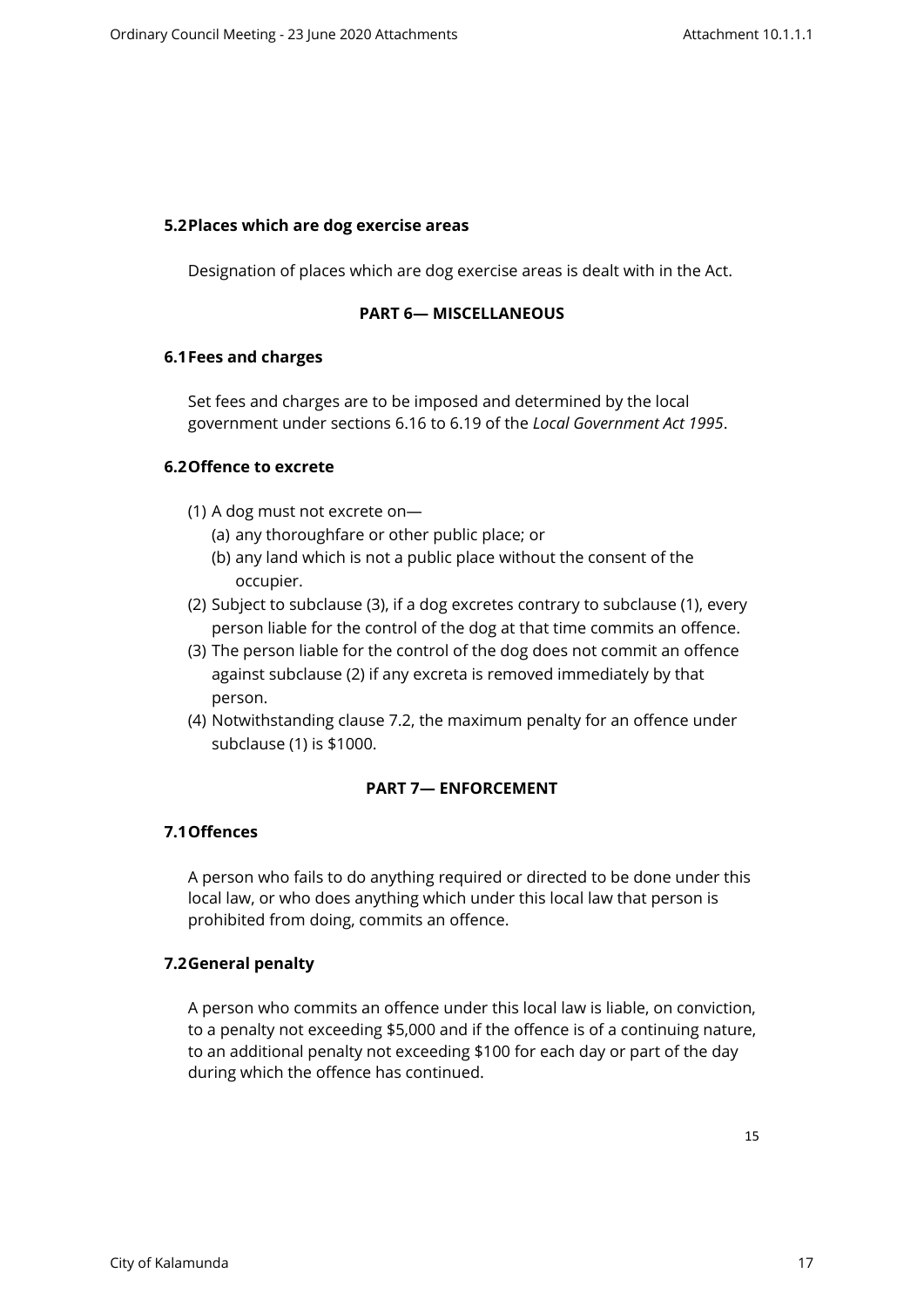# <span id="page-15-0"></span>**7.3Modified penalties**

- (1) The offences contained in Schedule 3 are offences in relation to which a modified penalty may be imposed.
- (2) The amount appearing in the fourth column of Schedule 3 directly opposite an offence is the modified penalty payable in respect of that offence if the dog is not a dangerous dog.
- (3) The amount appearing in the fifth column of Schedule 3 directly opposite an offence is the modified penalty payable in respect of that offence if the dog is a dangerous dog.

# <span id="page-15-1"></span>**7.4Issue of infringement notice**

Where an authorised person has reason to believe that a person has committed an offence in respect of which a modified penalty may be imposed, he or she may issue to that person a notice in the form of Form 2 of Schedule 1 of the *Local Government (Functions and General) Regulations 1996*.

# <span id="page-15-2"></span>**7.5Failure to pay modified penalty**

Where a person who has received an infringement notice fails to pay the modified penalty within the time specified in the notice, or within such further time as may in any particular case be allowed by an authorised person, he or she is deemed to have declined to have the offence dealt with by way of a modified penalty.

# <span id="page-15-3"></span>**7.6Payment of modified penalty**

A person who has received an infringement notice may, within the time specified in that notice or within such further time as may in any particular case be allowed by an authorised person, send or deliver to the local government the amount of the penalty, with or without a reply as to the circumstances giving rise to the offence, and the local government may appropriate that amount in satisfaction of the penalty and issue an acknowledgment.

# **7.7Withdrawal of infringement notice**

<span id="page-15-4"></span>(1) Whether or not the modified penalty has been paid, an authorised person may withdraw an infringement notice by sending a notice in the form of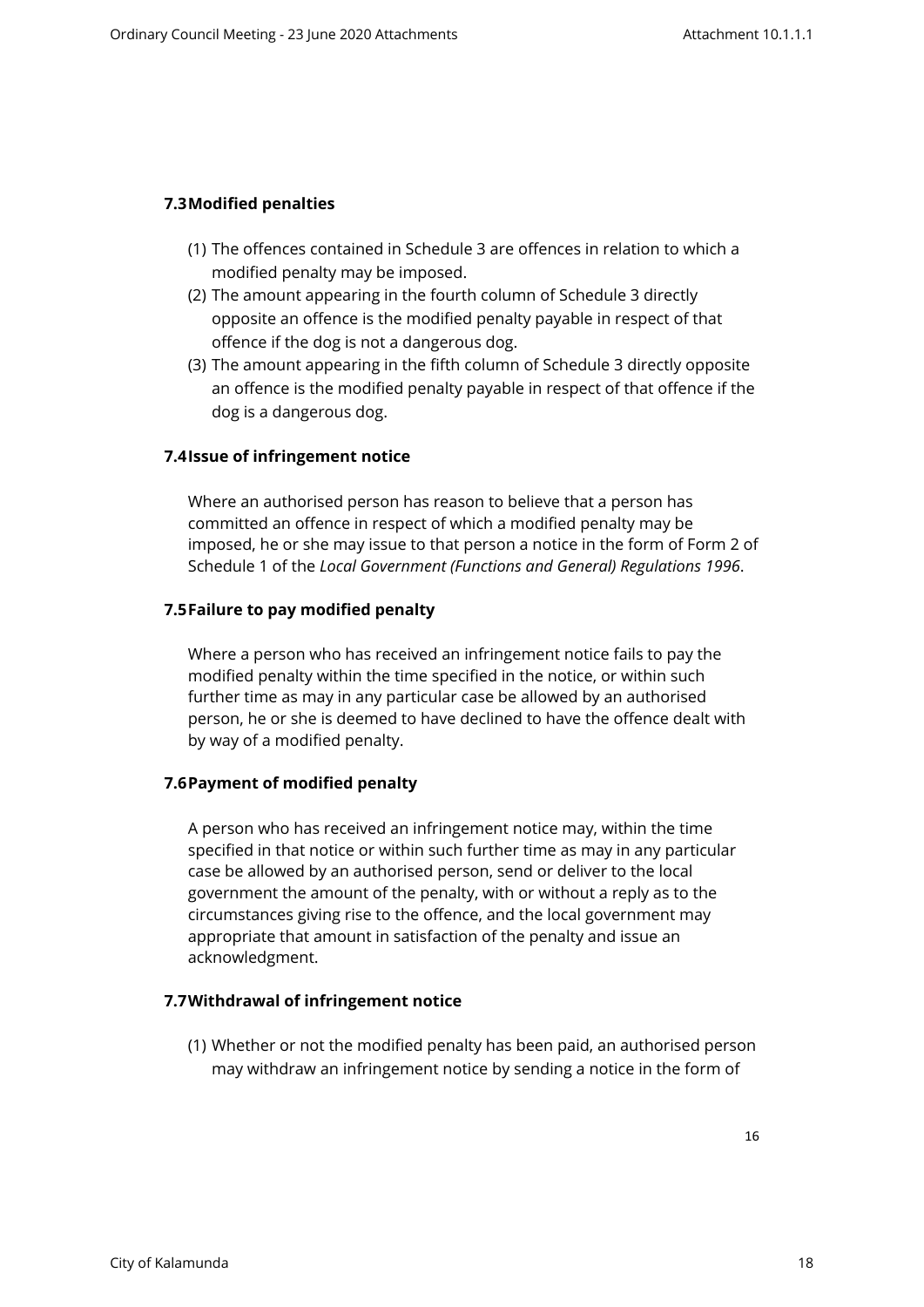Form 3 of Schedule 1 of the *Local Government (Functions and General) Regulations 1996*.

<span id="page-16-0"></span>(2) A person authorised to issue an infringement notice under clause 7.4 cannot sign or send a notice of withdrawal.

# **7.8Service of notices**

An infringement notice or a notice of withdrawal may be served on a person personally, or by leaving it at or posting it to her or his address as ascertained from her or him, or as recorded by the local government under the Act, or as ascertained from inquiries made by the local government.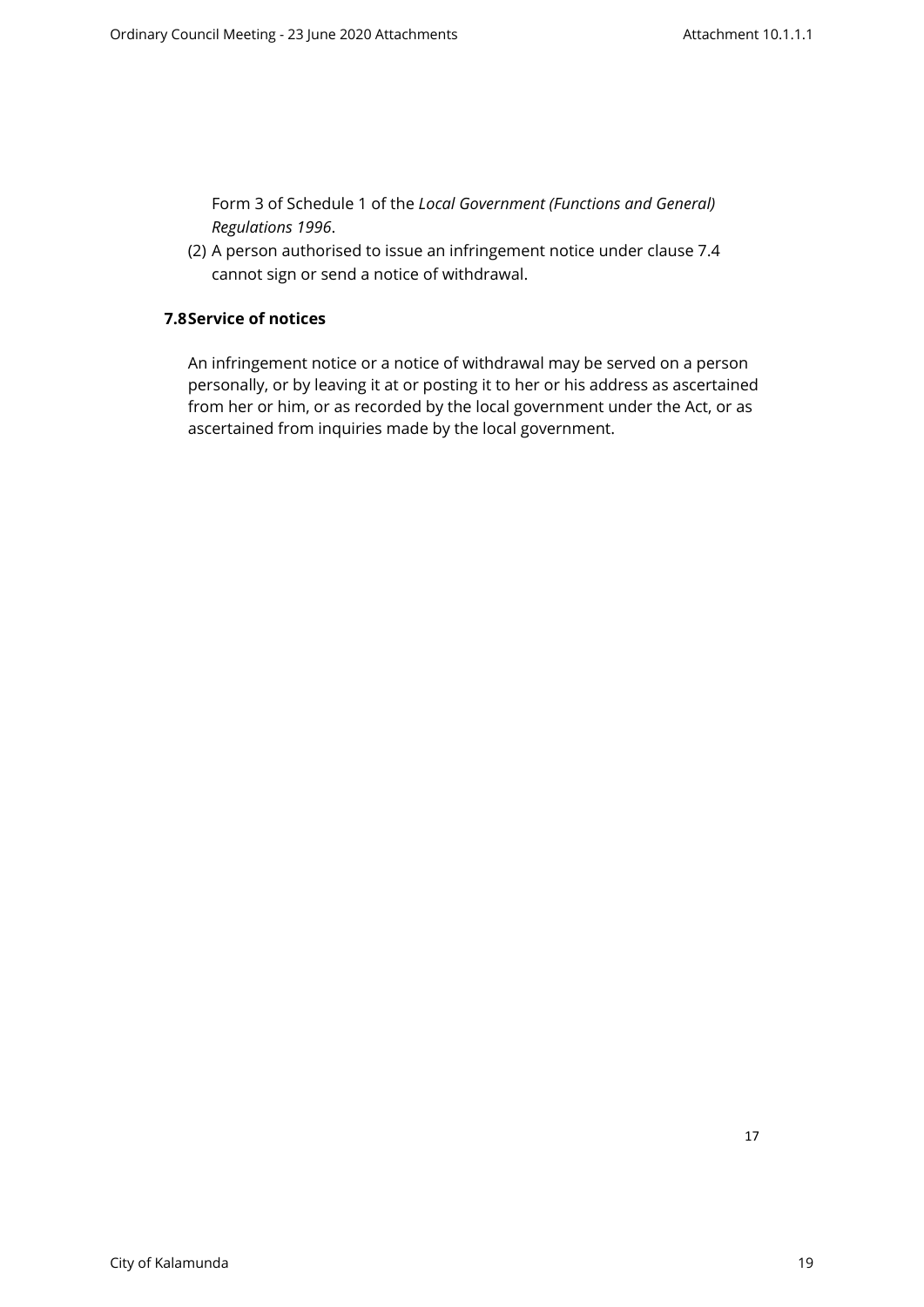# <span id="page-17-0"></span>**SCHEDULE 1**

# **INFORMATION REQUIRED FOR APPLICATION FOR A LICENCE FOR AN APPROVED KENNEL ESTABLISHMENT**

[cl. 4.1]

- 1. Details of applicants—
	- (a) Full name/s of applicant/s;
	- (b) Postal address;
	- (c) Telephone number;
	- (d) Mobile number;
	- (e) Fax number; and
	- (f) E-mail address.
- 2. Address of proposed premises.
- 3. Dogs to be kept—
	- (a) Number; and
	- (b) Breed.
- 4. Either—
	- (a) Person residing on the premises—
		- (i) Name;
		- (ii) As from; and
		- (iii) Mobile phone number, or
	- (b) Person sufficiently close to the premises so as to control the dogs and ensure their health and welfare—
		- (i) Name;
		- (ii) Address;
		- (iii) As from; and
		- (iv) Mobile phone number.
- 5. To be included—
	- (a) a site plan of the premises showing the location of the kennels and yards and all other buildings and structures and fences;
	- (b) plans and specifications of the proposed kennel establishment;
	- (c) copy of notice of proposed use to appear in newspaper and to be given to adjoining premises under clause 4.2;
	- (d) written evidence that a person will reside—
		- (i) at the premises; or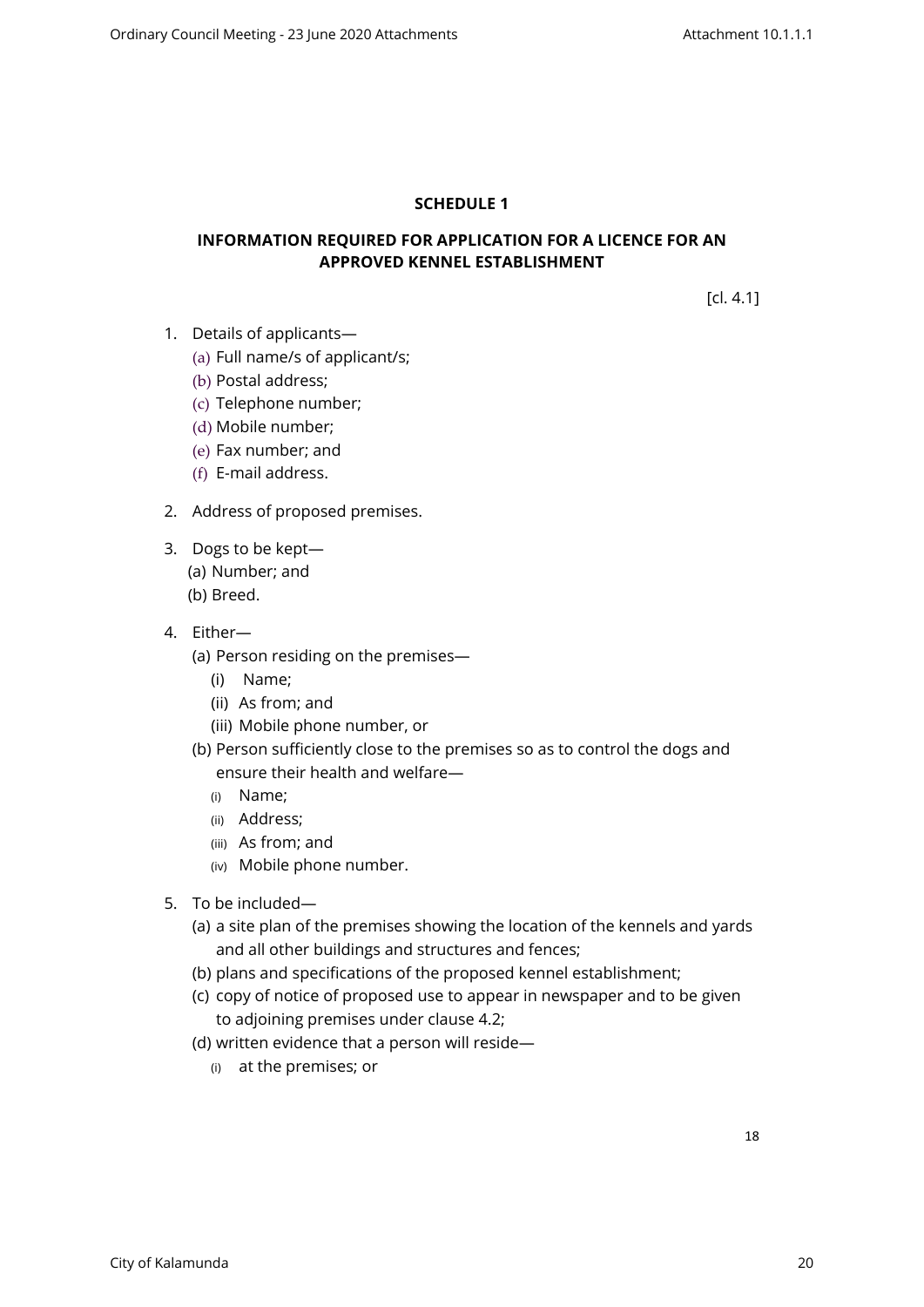- **(ii)** sufficiently close to the premises so as to control the dogs and so as to ensure their health and welfare; and
- **(e)** if the person in item (d) is not the applicant, written evidence that the person is a person in charge of the dogs.
- 6. Signature of applicant/s.
- 7. Date.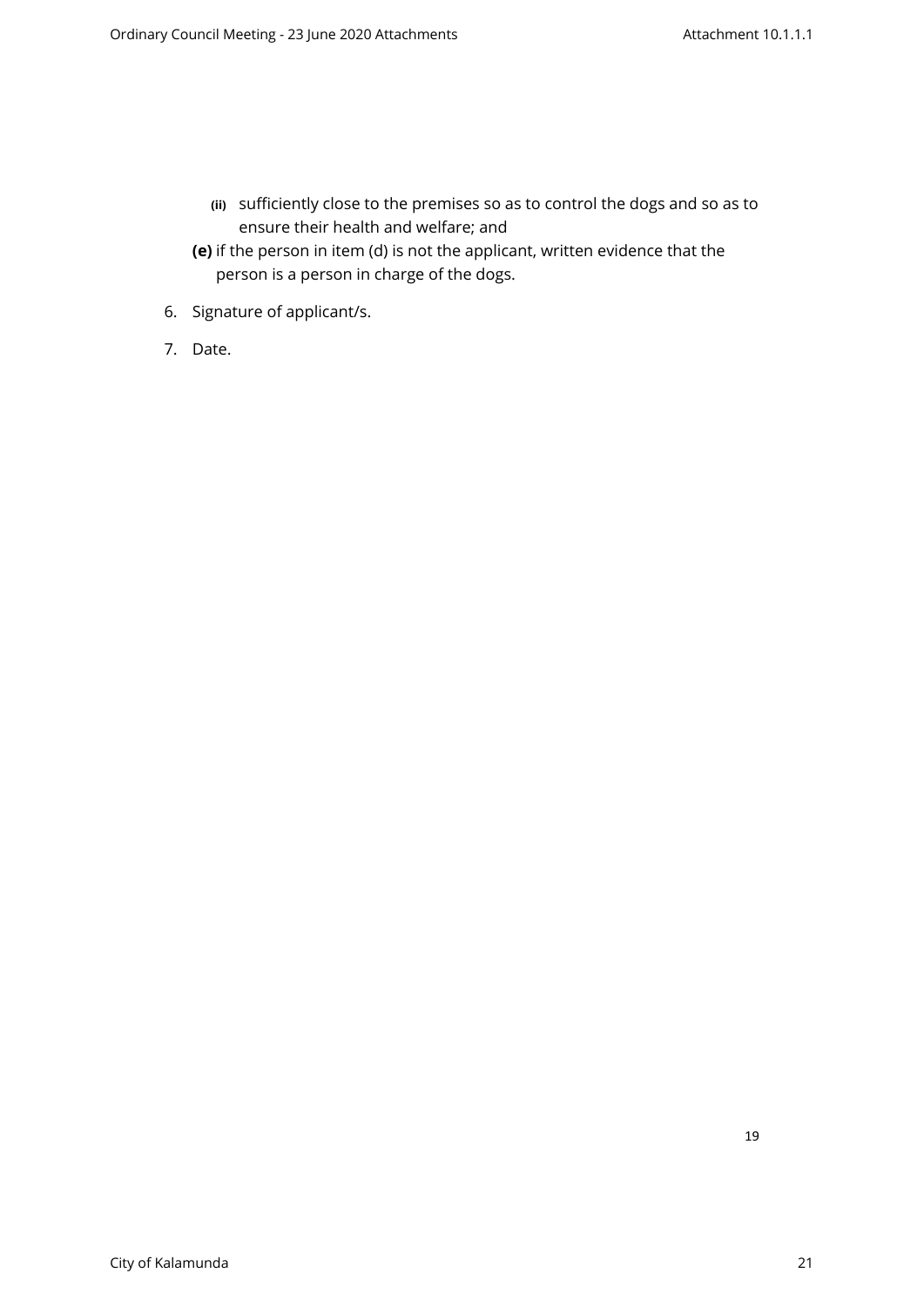# <span id="page-19-0"></span>**SCHEDULE 2**

# **CONDITIONS OF A LICENCE FOR AN APPROVED KENNEL ESTABLISHMENT**

[cl. 4.7]

An application for a licence for an approved kennel establishment may be approved subject to the following conditions—

(a) each kennel, unless it is fully enclosed, must have a yard attached to it;

- (b) each kennel and each yard must be at a distance of not less than—
	- (i) 25 metres from the front boundary of the premises and 5 metres from any other boundary of the premises;
	- (ii) 10 metres from any dwelling; and
	- (iii) 25 metres from any church, school room, hall, factory, dairy or premises where food is manufactured, prepared, packed or stored for human consumption;
- (c) each yard for a kennel must be kept securely fenced with a fence constructed of link mesh or netting or other materials approved by the local government;
- (d) the minimum floor area for each kennel must be calculated at 2.5 times the length of the breed of dog (when it is fully grown), squared, times the number of dogs to be housed in the kennel and the length of the dog is to be determined by measuring from the base of the tail to the front of its shoulder;
- (e) the floor area of the yard attached to any kennel or group of kennels must be at least twice the floor area of the kennel or group of kennels to which it is attached;
- (f) the upper surface of the kennel floor must be—
	- (i) at least 100 millimetres above the surface of the surrounding ground;
	- (ii) smooth so as to facilitate cleaning;
	- (iii) rigid;
	- (iv) durable;
	- (v) slip resistant;
	- (vi) resistant to corrosion;
	- (vii) non-toxic;
	- (viii) impervious;
	- (ix) free from cracks, crevices and other defects; and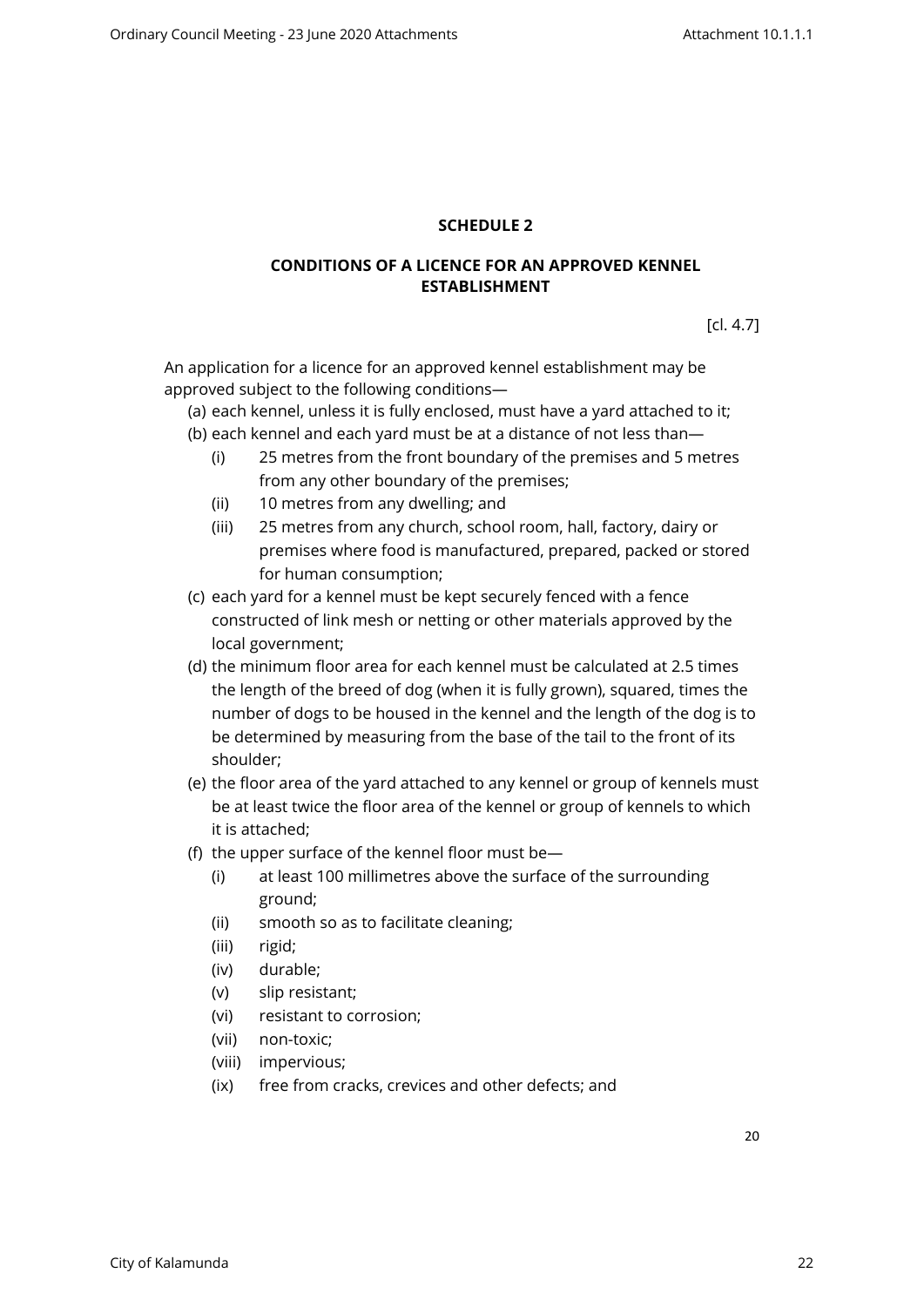- (x) finished to a surface having a fall of not less than 1 in 100 to a spoon drain which in turn must lead to a suitably sized diameter sewerage pipe which must be properly laid, ventilated and trapped in accordance with the health requirements of the local government;
- (g) all kennel floor washings must pass through the drain in item (f)(x) and must be piped to approved apparatus for the treatment of sewage in accordance with the health requirements of the local government;
- (h) the kennel floor must have a durable up-stand rising 75 millimetres above the floor level from the junction of the floor and external and internal walls, or internal walls must be so constructed as to have a minimum clearance of 50 millimetres from the underside of the bottom plate to the floor;
- (i) where a yard is to be floored, the floor must be constructed in the same manner as the floor of any kennel;
- (j) from the floor, the lowest internal height of a kennel must be, whichever is the lesser of—
	- (i) 2000 millimetres; or
	- (ii) four times the height of the breed of dog in the kennel, when it is fully grown, measured from the floor to the uppermost tip of its shoulders while in a stationary upright position;
- (k) the walls of each kennel must be constructed of concrete, brick, stone or framing sheeted internally and externally with good quality new zincalume or new pre-finished colour coated steel sheeting or new fibrous cement sheeting or other durable material approved by the local government;
- (l) all external surfaces of each kennel must be kept in good condition;
- (m) the roof of each kennel must be constructed of impervious material;
- (n) all kennels and yards and drinking vessels must be maintained in a clean condition and must be cleaned and disinfected when so ordered by an authorised person;
- (o) all refuse, faeces and food waste must be disposed of daily into the approved apparatus for the treatment of sewage;
- (p) noise, odours, fleas, flies and other vectors of disease must be effectively controlled;
- (q) suitable water must be available at the kennel via a properly supported standpipe and tap; and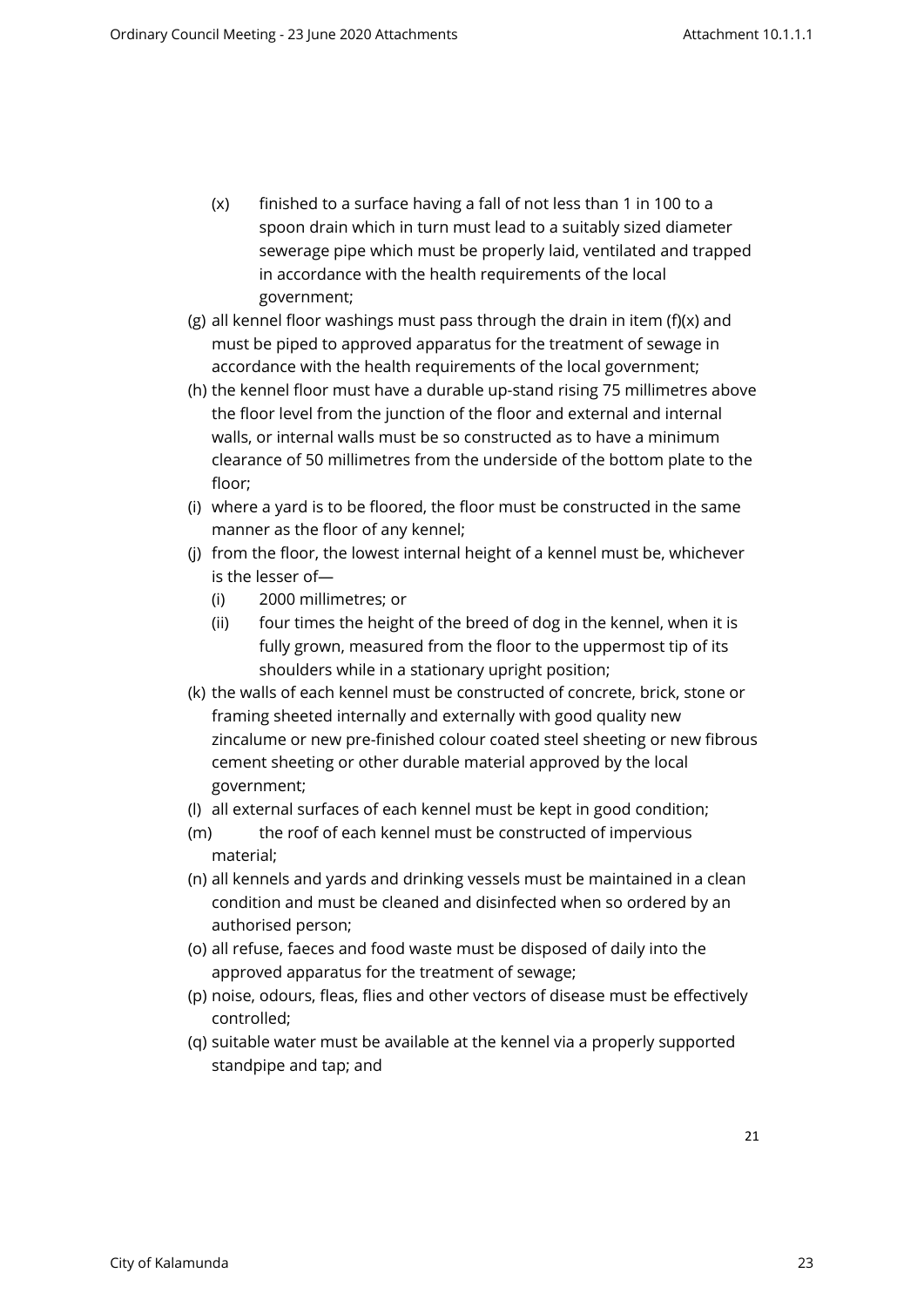- (r) the licensee or the person nominated in the application for a licence, must, in accordance with the application for the licence, continue to reside—
	- (i) at the premises; or
	- (ii) in the opinion of the local government, sufficiently close to the premises so as to control the dogs, and to ensure their health and welfare.